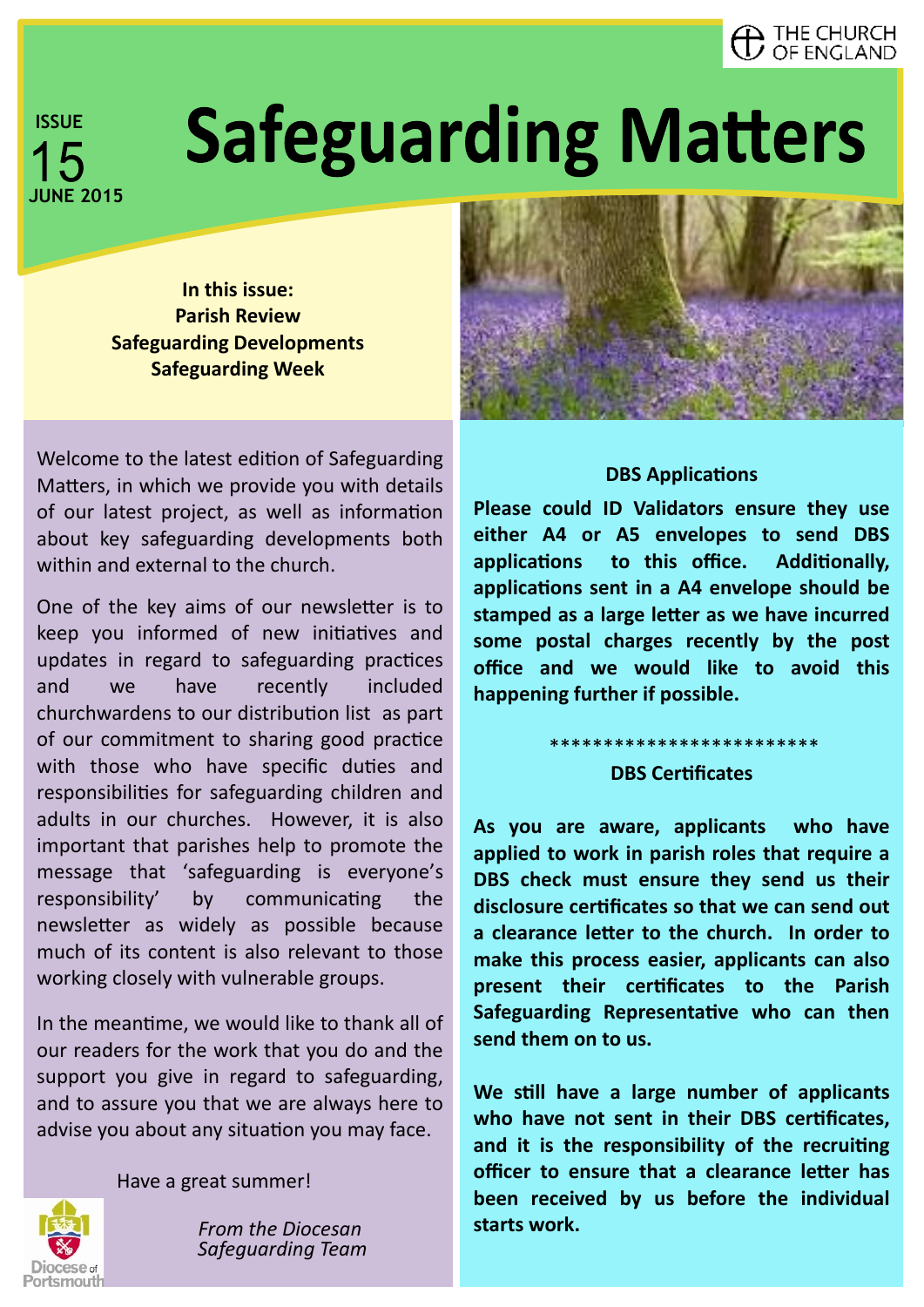## **PARISH REVIEW**

Churches have an important role in safeguarding children and adults and supporting families and therefore, just like other organisations, they need to have appropriate arrangements in place to safeguard and promote their welfare.

Recent developments in both the national church and in the wider society have re-emphasised the need to ensure that we continue to deliver our aspirations to be a safer church in the future. As a result, the Church of England is currently taking forward an ambitious programme of new initiatives and developments that promotes this vision including undertaking independent safeguarding audits within several Dioceses across the country and Portsmouth has volunteered to take part in.

In view of the above, we are very keen to identify how well safeguarding arrangements are embedded in church policy, practice and procedures across the Diocese, and therefore the introduction of a parish review is intended to develop and strengthen our approach to safeguarding by getting our churches to think about their safeguarding provision, identify what is working well as well as any areas for improvement.

Parish reviews will also help us to identify good practice which we can share across the Diocese, as well as help us to drive improvements where they may be required. This is not a name or shame exercise, but rather a opportunity to work collaboratively and provide the safeguarding team with key information that we can use to target further support and resources.

Ten parishes have been included in the first sample and these are all preparing for the review by providing us with an initial self-assessment, which will help to identify what activities and events are run in the parish and the current safeguarding arrangements that are in place. The full review process will include an in-depth consideration of leadership and accountability, people and risk and policy and practice, and will incorporate meetings with the parish incumbent/priest in charge, churchwardens, parish safeguarding representative and group leaders.

It is planned to conduct another review of parishes in the Review Time Autumn, and churches who are interested in participating in the second stage of the review process should contact the Safeguarding Office.

**Nobody panic**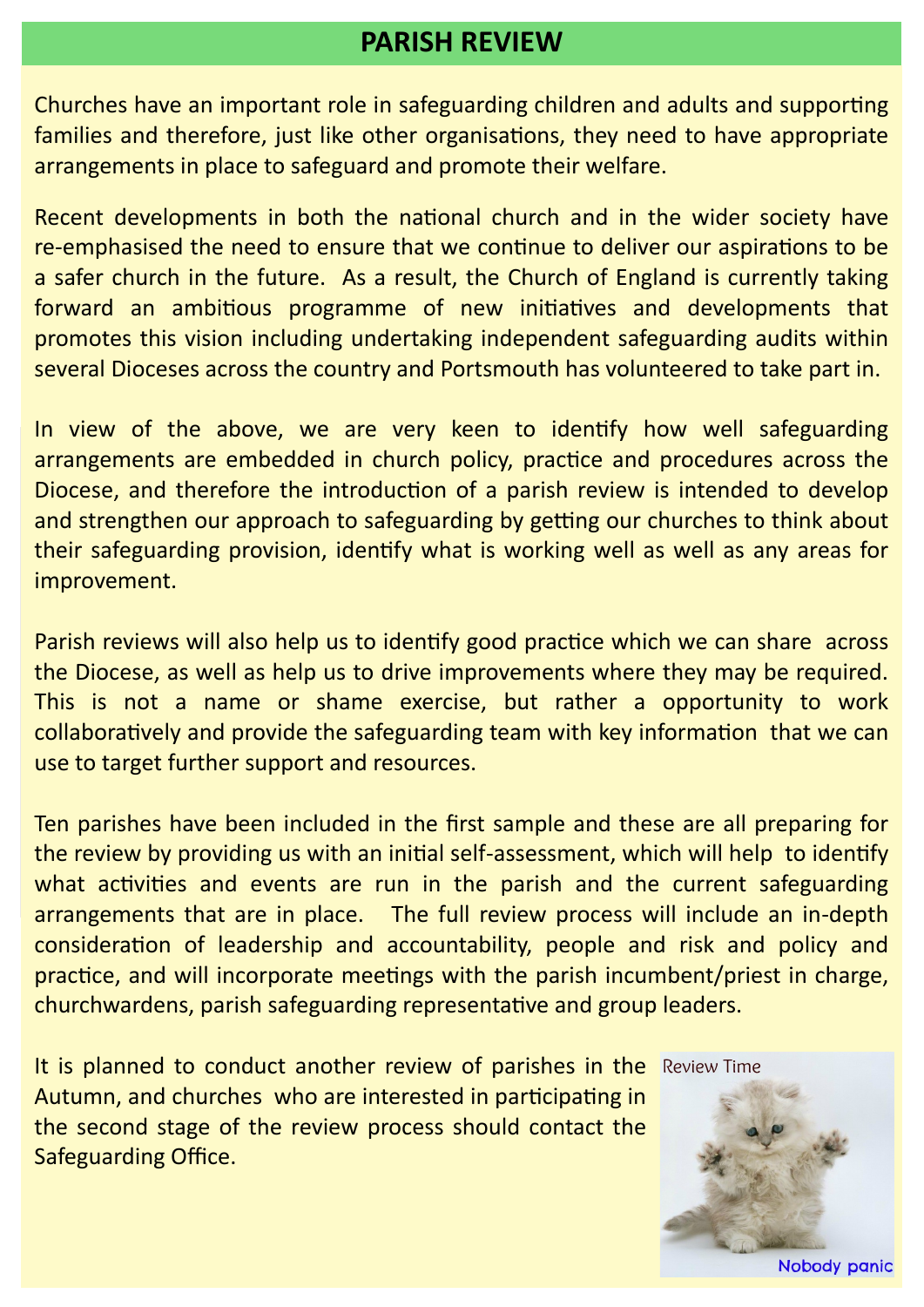## **SAFEGUARDING DEVELOPMENTS**

#### **The Care Act 2014**

The Care Act came into force on 1st April 2015 and signals a major change to the care and support system in England by putting adult safeguarding on a legal footing, which means that local authorities must make enquiries



if they believe an adult is, or is at risk of, being abused or neglected. The Act also makes it clear that staff and volunteers who have contact with adults who could be at risk of abuse or neglect have a duty to act if they have a concern and, therefore, parishes who are involved in this type of work should ensure their staff have completed the relevant training and know who they should contact if they are worried that an adult is being abused, neglected or exploited.

### **National Safeguarding Developments in the Church of England**



In May a number of pieces of safeguarding policy and practice guidance were presented to the House of Bishops which included Safer Recruiting, Responding to Serious Situations and Risk Assessments. In addition, a national safeguarding learning and development strategy

was presented outlining a number of proposed training modules and who should complete these and information about these developments and other safeguarding news can be found on the Church of England website: www.churchofengland.org

#### **Diocesan Safeguarding Audit**

In December 2014, the House of Bishops approved independent audits of Diocesan safeguarding arrangements, and Portsmouth Diocese is one of four Dioceses across the



country that has agreed to be part of the pilot process. The independent audit will include interviews with a number of staff across the Diocese, and the auditors are also very keen to speak to members of parishes.

In view of this, we would like to create a parish focus group which comprises of parish clergy, readers, church wardens and laity who are willing to give up a very minimal amount of their time to talk to the independent auditors either face to face or on the telephone. If you are interested in being part of this exercise, please contact Mary Daisy or Theresa Winship on Tel: 02392 899677/655 or e-mail mary.daisy@portsmouth.anglican.org